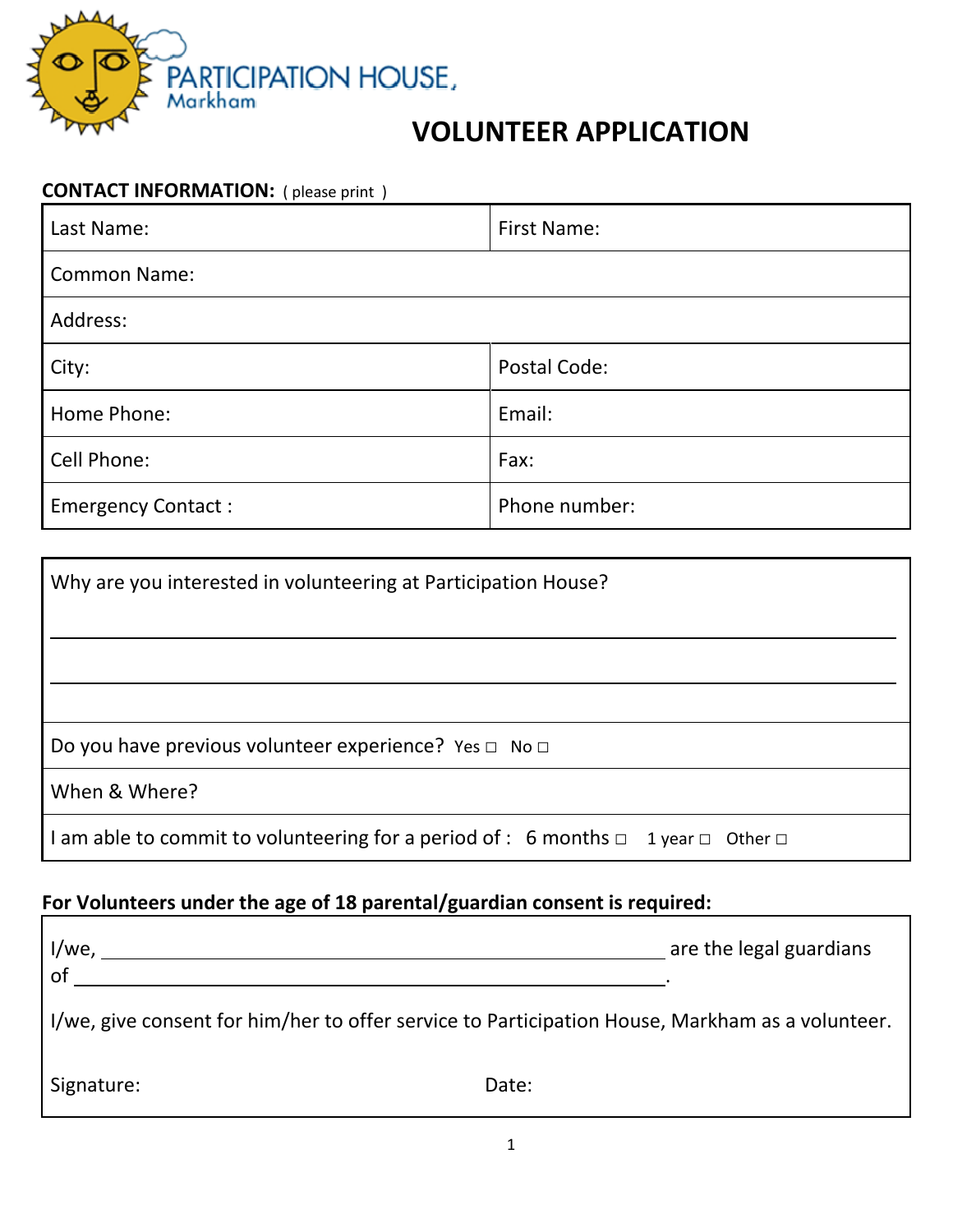#### **REFERENCES:** ( persons not related to you )

If you are a student, and have never been employed please provide a teacher's name.

| Employer | Phone # |
|----------|---------|
| Employer | Phone # |
| Personal | Phone # |
| Personal | Phone # |

## **I am applying to volunteer in the following position(s): Please check**

| Friendly visitor: One to one                                                                                                                                                                | <b>Community Church visitor</b> |  |
|---------------------------------------------------------------------------------------------------------------------------------------------------------------------------------------------|---------------------------------|--|
| Day Programs: Activity & Resource Room                                                                                                                                                      | <b>Student Co-op Hours</b>      |  |
| <b>Education Room</b>                                                                                                                                                                       | <b>PSW Community Hours</b>      |  |
| Pool Program                                                                                                                                                                                | Other                           |  |
| Skill to Share (i.e. craft, gardening play musical instrument)                                                                                                                              |                                 |  |
| Related training, skills, or experience:                                                                                                                                                    |                                 |  |
| Hobbies and interests:                                                                                                                                                                      |                                 |  |
| Fundraising Events (i.e., Music Concert, Golf Tournament)                                                                                                                                   |                                 |  |
| Please note that as a volunteer for our fundraising events ONLY, there is no direct client contact;<br>therefore, you do not need to provide the Physician statement, nor be tested for TB. |                                 |  |

Please be advised that Volunteers are covered by Participation House General Liability Insurance Program .Volunteers are *not covered* by Workplace Safety and Insurance Board for injuries sustained or arising out of the course of volunteering.